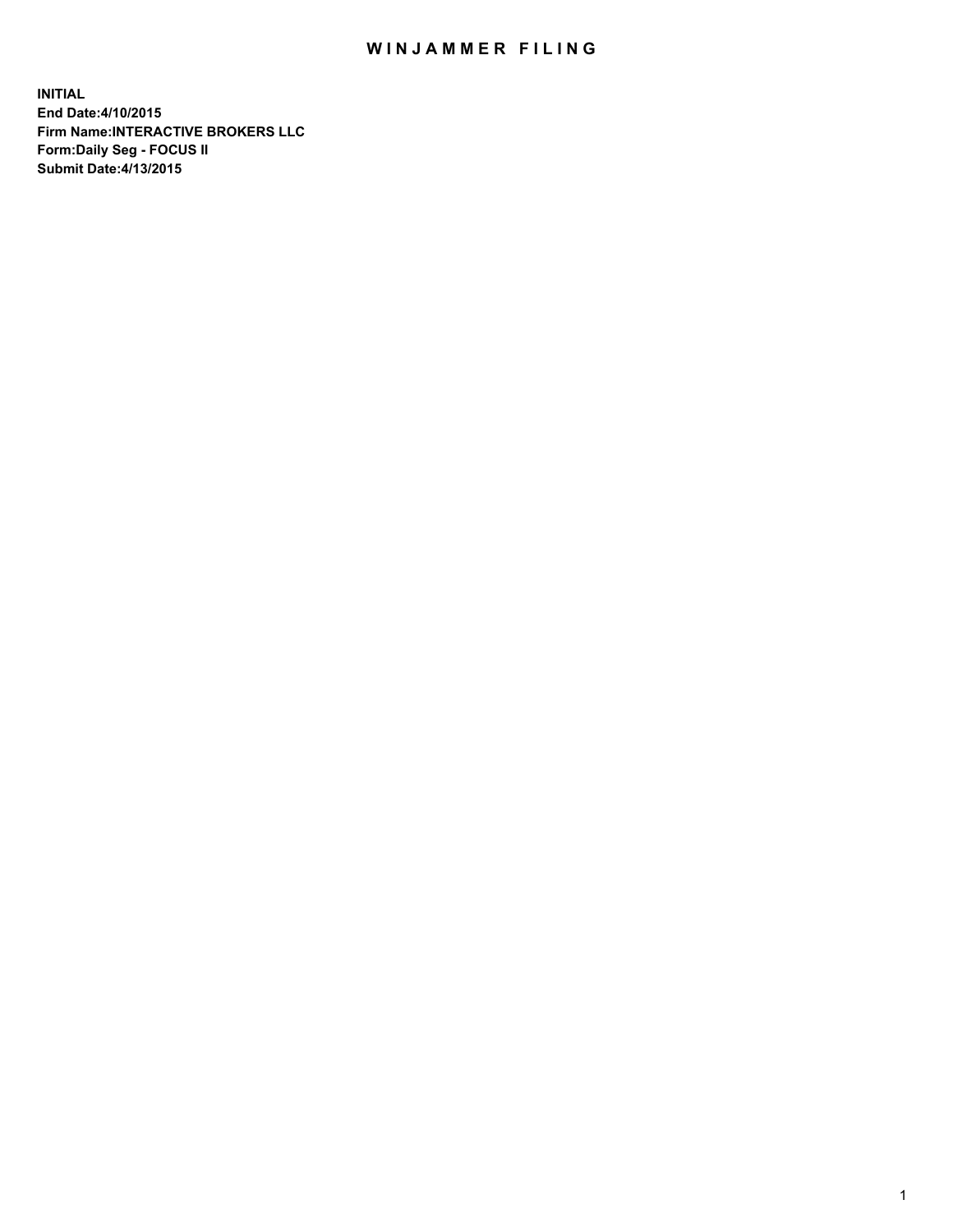## **INITIAL End Date:4/10/2015 Firm Name:INTERACTIVE BROKERS LLC Form:Daily Seg - FOCUS II Submit Date:4/13/2015 Daily Segregation - Cover Page**

| Name of Company<br><b>Contact Name</b><br><b>Contact Phone Number</b><br><b>Contact Email Address</b>                                                                                                                                                                                                                          | <b>INTERACTIVE BROKERS LLC</b><br><b>Michael Ellman</b><br>203-422-8926<br>mellman@interactivebrokers.co<br><u>m</u> |
|--------------------------------------------------------------------------------------------------------------------------------------------------------------------------------------------------------------------------------------------------------------------------------------------------------------------------------|----------------------------------------------------------------------------------------------------------------------|
| FCM's Customer Segregated Funds Residual Interest Target (choose one):<br>a. Minimum dollar amount: ; or<br>b. Minimum percentage of customer segregated funds required:% ; or<br>c. Dollar amount range between: and; or<br>d. Percentage range of customer segregated funds required between:% and%.                         | $\overline{\mathbf{0}}$<br>0<br>155,000,000 245,000,000<br>00                                                        |
| FCM's Customer Secured Amount Funds Residual Interest Target (choose one):<br>a. Minimum dollar amount: ; or<br>b. Minimum percentage of customer secured funds required:% ; or<br>c. Dollar amount range between: and; or<br>d. Percentage range of customer secured funds required between:% and%.                           | $\overline{\mathbf{0}}$<br>0<br>80,000,000 120,000,000<br>0 <sub>0</sub>                                             |
| FCM's Cleared Swaps Customer Collateral Residual Interest Target (choose one):<br>a. Minimum dollar amount: ; or<br>b. Minimum percentage of cleared swaps customer collateral required:% ; or<br>c. Dollar amount range between: and; or<br>d. Percentage range of cleared swaps customer collateral required between:% and%. | $\overline{\mathbf{0}}$<br><u>0</u><br>0 <sub>0</sub><br>0 <sub>0</sub>                                              |
| Current ANC:on<br><b>Broker Dealer Minimum</b><br>Debit/Deficit - CustomersCurrent AmountGross Amount<br>Domestic Debit/Deficit<br>Foreign Debit/Deficit                                                                                                                                                                       | 2,593,077,855 10-APR-2015<br>276,424,748<br>2,864,524<br>6,852,980 0                                                 |
| Debit/Deficit - Non CustomersCurrent AmountGross Amount<br>Domestic Debit/Deficit<br>Foreign Debit/Deficit<br>Proprietary Profit/Loss<br>Domestic Profit/Loss<br>Foreign Profit/Loss                                                                                                                                           | 0 <sub>0</sub><br>0 <sub>0</sub><br>$\overline{\mathbf{0}}$<br>$\overline{\mathbf{0}}$                               |
| Proprietary Open Trade Equity<br>Domestic OTE<br>Foreign OTE<br><b>SPAN</b><br><b>Customer SPAN Calculation</b><br>Non-Customer SPAN Calcualation                                                                                                                                                                              | $\overline{\mathbf{0}}$<br><u>0</u><br>1,320,726,888<br>20,740,818                                                   |
| <b>Proprietary Capital Charges</b><br>Minimum Dollar Amount Requirement<br>Other NFA Dollar Amount Requirement                                                                                                                                                                                                                 | <u>0</u><br>20,000,000 [7465]<br>22,526,278 [7475]                                                                   |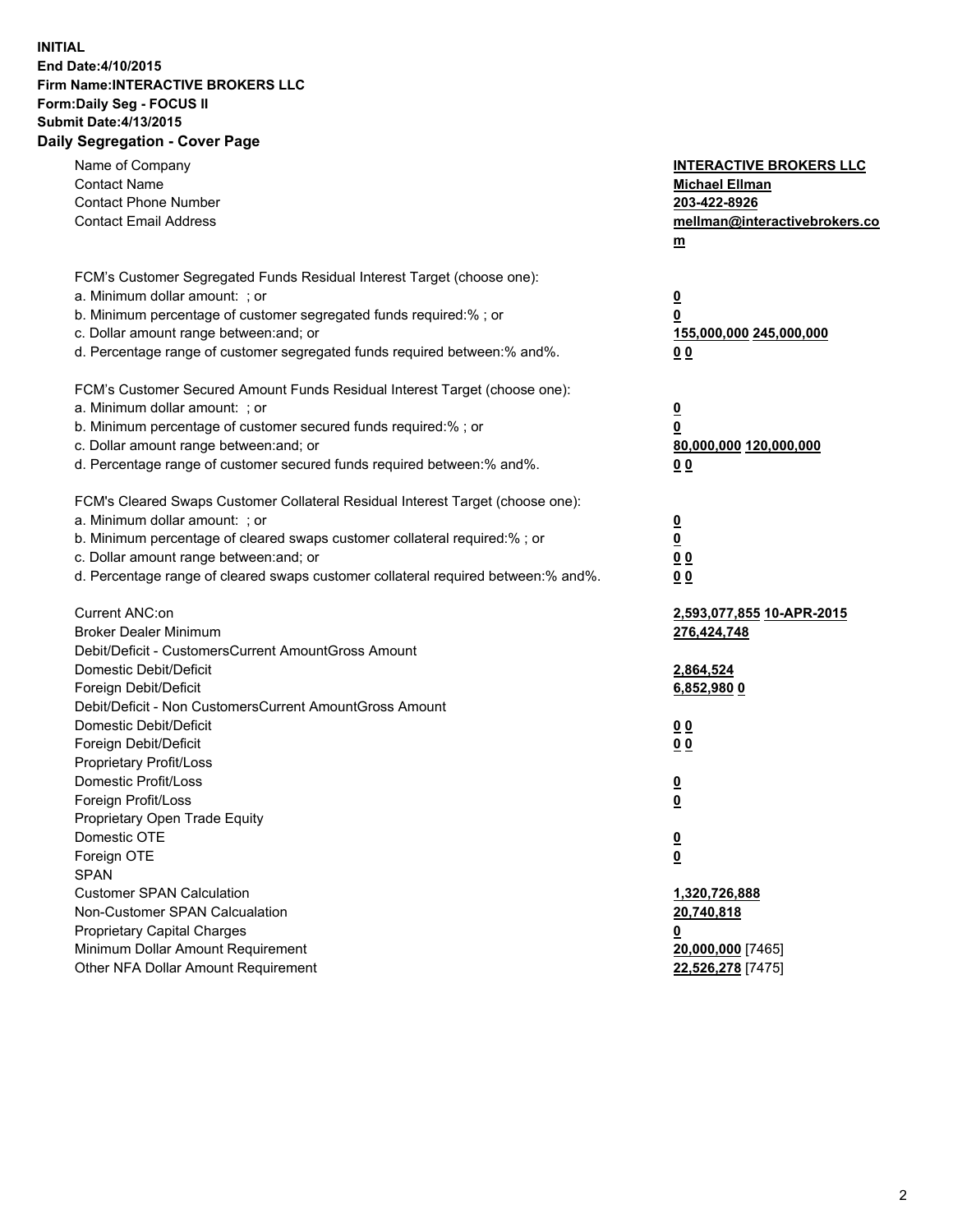## **INITIAL End Date:4/10/2015 Firm Name:INTERACTIVE BROKERS LLC Form:Daily Seg - FOCUS II Submit Date:4/13/2015 Daily Segregation - Secured Amounts**

|     | Daily Jegregation - Jeculed Aniounts                                                        |                                   |
|-----|---------------------------------------------------------------------------------------------|-----------------------------------|
|     | Foreign Futures and Foreign Options Secured Amounts                                         |                                   |
|     | Amount required to be set aside pursuant to law, rule or regulation of a foreign            | $0$ [7305]                        |
|     | government or a rule of a self-regulatory organization authorized thereunder                |                                   |
| 1.  | Net ledger balance - Foreign Futures and Foreign Option Trading - All Customers             |                                   |
|     | A. Cash                                                                                     | 400,713,947 [7315]                |
|     | B. Securities (at market)                                                                   | $0$ [7317]                        |
| 2.  | Net unrealized profit (loss) in open futures contracts traded on a foreign board of trade   | 169,967,501 [7325]                |
| 3.  | Exchange traded options                                                                     |                                   |
|     | a. Market value of open option contracts purchased on a foreign board of trade              | 121,690 [7335]                    |
|     | b. Market value of open contracts granted (sold) on a foreign board of trade                | -57,962 [7337]                    |
| 4.  | Net equity (deficit) (add lines 1.2. and 3.)                                                | 570,745,176 [7345]                |
| 5.  | Account liquidating to a deficit and account with a debit balances - gross amount           | 6,852,980 [7351]                  |
|     | Less: amount offset by customer owned securities                                            | 0 [7352] 6,852,980 [7354]         |
| 6.  | Amount required to be set aside as the secured amount - Net Liquidating Equity              | 577,598,156 [7355]                |
|     | Method (add lines 4 and 5)                                                                  |                                   |
| 7.  | Greater of amount required to be set aside pursuant to foreign jurisdiction (above) or line | 577,598,156 [7360]                |
|     | 6.                                                                                          |                                   |
|     | FUNDS DEPOSITED IN SEPARATE REGULATION 30.7 ACCOUNTS                                        |                                   |
| 1.  | Cash in banks                                                                               |                                   |
|     | A. Banks located in the United States                                                       | 32,724,988 [7500]                 |
|     | B. Other banks qualified under Regulation 30.7                                              | 0 [7520] 32,724,988 [7530]        |
| 2.  | Securities                                                                                  |                                   |
|     | A. In safekeeping with banks located in the United States                                   | 363,622,862 [7540]                |
|     | B. In safekeeping with other banks qualified under Regulation 30.7                          | 0 [7560] 363,622,862 [7570]       |
| 3.  | Equities with registered futures commission merchants                                       |                                   |
|     | A. Cash                                                                                     | $0$ [7580]                        |
|     | <b>B.</b> Securities                                                                        | $0$ [7590]                        |
|     | C. Unrealized gain (loss) on open futures contracts                                         | $0$ [7600]                        |
|     | D. Value of long option contracts                                                           | $0$ [7610]                        |
|     | E. Value of short option contracts                                                          | 0 [7615] 0 [7620]                 |
| 4.  | Amounts held by clearing organizations of foreign boards of trade                           |                                   |
|     | A. Cash                                                                                     | $0$ [7640]                        |
|     | <b>B.</b> Securities                                                                        | $0$ [7650]                        |
|     | C. Amount due to (from) clearing organization - daily variation                             | $0$ [7660]                        |
|     | D. Value of long option contracts                                                           | $0$ [7670]                        |
|     | E. Value of short option contracts                                                          | 0 [7675] 0 [7680]                 |
| 5.  | Amounts held by members of foreign boards of trade                                          |                                   |
|     | A. Cash                                                                                     | 275,679,180 [7700]                |
|     | <b>B.</b> Securities                                                                        | $0$ [7710]                        |
|     | C. Unrealized gain (loss) on open futures contracts                                         | 61,142,423 [7720]                 |
|     | D. Value of long option contracts                                                           | 121,691 [7730]                    |
|     | E. Value of short option contracts                                                          | -57,959 [7735] 336,885,335 [7740] |
| 6.  | Amounts with other depositories designated by a foreign board of trade                      | $0$ [7760]                        |
| 7.  | Segregated funds on hand                                                                    | $0$ [7765]                        |
| 8.  | Total funds in separate section 30.7 accounts                                               | 733,233,185 [7770]                |
| 9.  | Excess (deficiency) Set Aside for Secured Amount (subtract line 7 Secured Statement         | 155,635,029 [7380]                |
|     | Page 1 from Line 8)                                                                         |                                   |
| 10. | Management Target Amount for Excess funds in separate section 30.7 accounts                 | 80,000,000 [7780]                 |
| 11. | Excess (deficiency) funds in separate 30.7 accounts over (under) Management Target          | 75,635,029 [7785]                 |
|     |                                                                                             |                                   |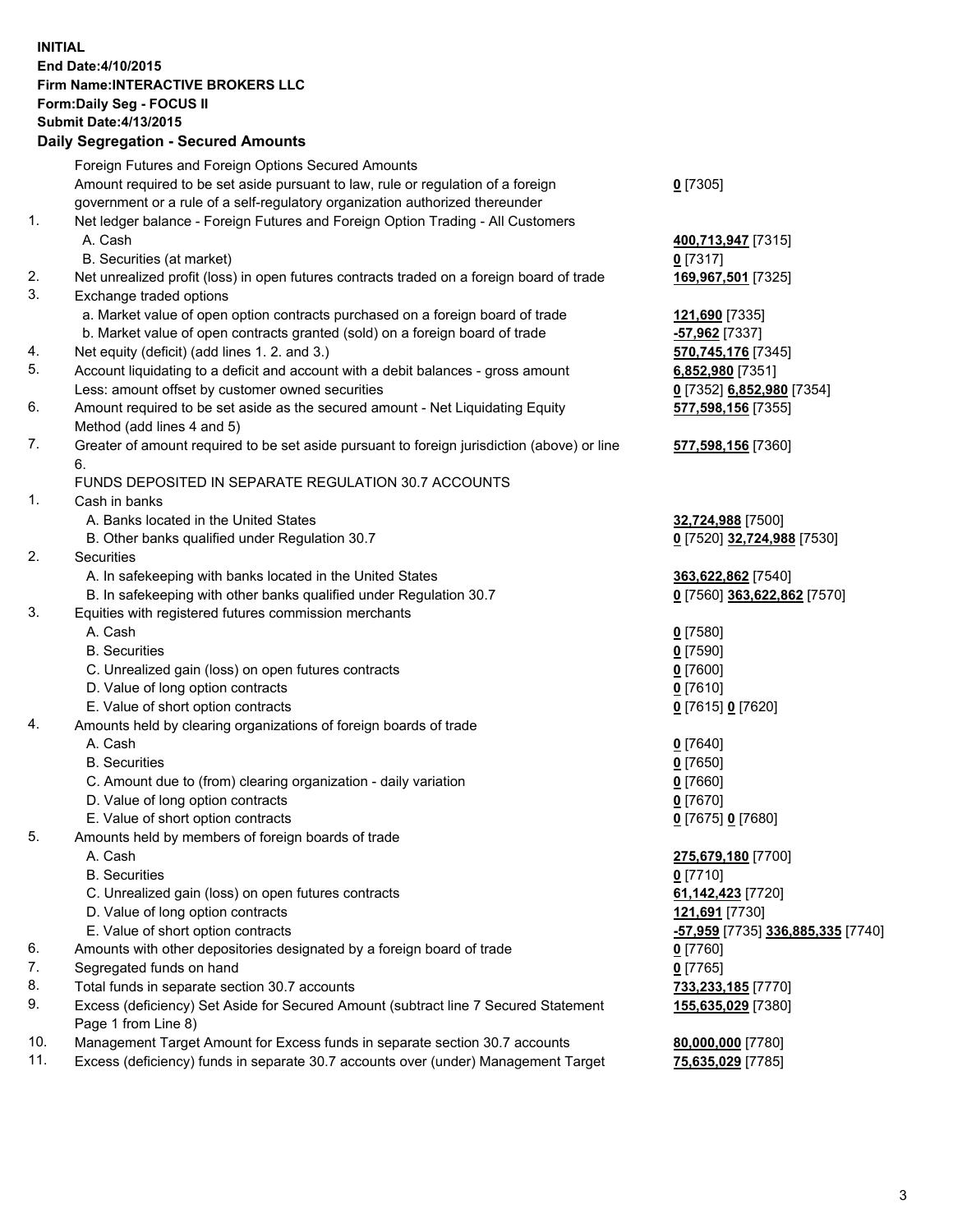**INITIAL End Date:4/10/2015 Firm Name:INTERACTIVE BROKERS LLC Form:Daily Seg - FOCUS II Submit Date:4/13/2015 Daily Segregation - Segregation Statement** SEGREGATION REQUIREMENTS(Section 4d(2) of the CEAct) 1. Net ledger balance A. Cash **2,508,459,306** [7010] B. Securities (at market) **0** [7020] 2. Net unrealized profit (loss) in open futures contracts traded on a contract market **10,687,685** [7030] 3. Exchange traded options A. Add market value of open option contracts purchased on a contract market **96,833,157** [7032] B. Deduct market value of open option contracts granted (sold) on a contract market **-156,138,063** [7033] 4. Net equity (deficit) (add lines 1, 2 and 3) **2,459,842,085** [7040] 5. Accounts liquidating to a deficit and accounts with debit balances - gross amount **2,864,524** [7045] Less: amount offset by customer securities **0** [7047] **2,864,524** [7050] 6. Amount required to be segregated (add lines 4 and 5) **2,462,706,609** [7060] FUNDS IN SEGREGATED ACCOUNTS 7. Deposited in segregated funds bank accounts A. Cash **305,436,322** [7070] B. Securities representing investments of customers' funds (at market) **1,477,040,650** [7080] C. Securities held for particular customers or option customers in lieu of cash (at market) **0** [7090] 8. Margins on deposit with derivatives clearing organizations of contract markets A. Cash **16,596,048** [7100] B. Securities representing investments of customers' funds (at market) **109,226,911** [7110] C. Securities held for particular customers or option customers in lieu of cash (at market) **0** [7120] 9. Net settlement from (to) derivatives clearing organizations of contract markets **1,894,608** [7130] 10. Exchange traded options A. Value of open long option contracts **3,020,107** [7132] B. Value of open short option contracts **-8,429,291** [7133] 11. Net equities with other FCMs A. Net liquidating equity **-35,890,692** [7140] B. Securities representing investments of customers' funds (at market) **798,429,299** [7160] C. Securities held for particular customers or option customers in lieu of cash (at market) **0** [7170] 12. Segregated funds on hand **0** [7150] 13. Total amount in segregation (add lines 7 through 12) **2,667,323,962** [7180] 14. Excess (deficiency) funds in segregation (subtract line 6 from line 13) **204,617,353** [7190] 15. Management Target Amount for Excess funds in segregation **155,000,000** [7194]

16. Excess (deficiency) funds in segregation over (under) Management Target Amount Excess

**49,617,353** [7198]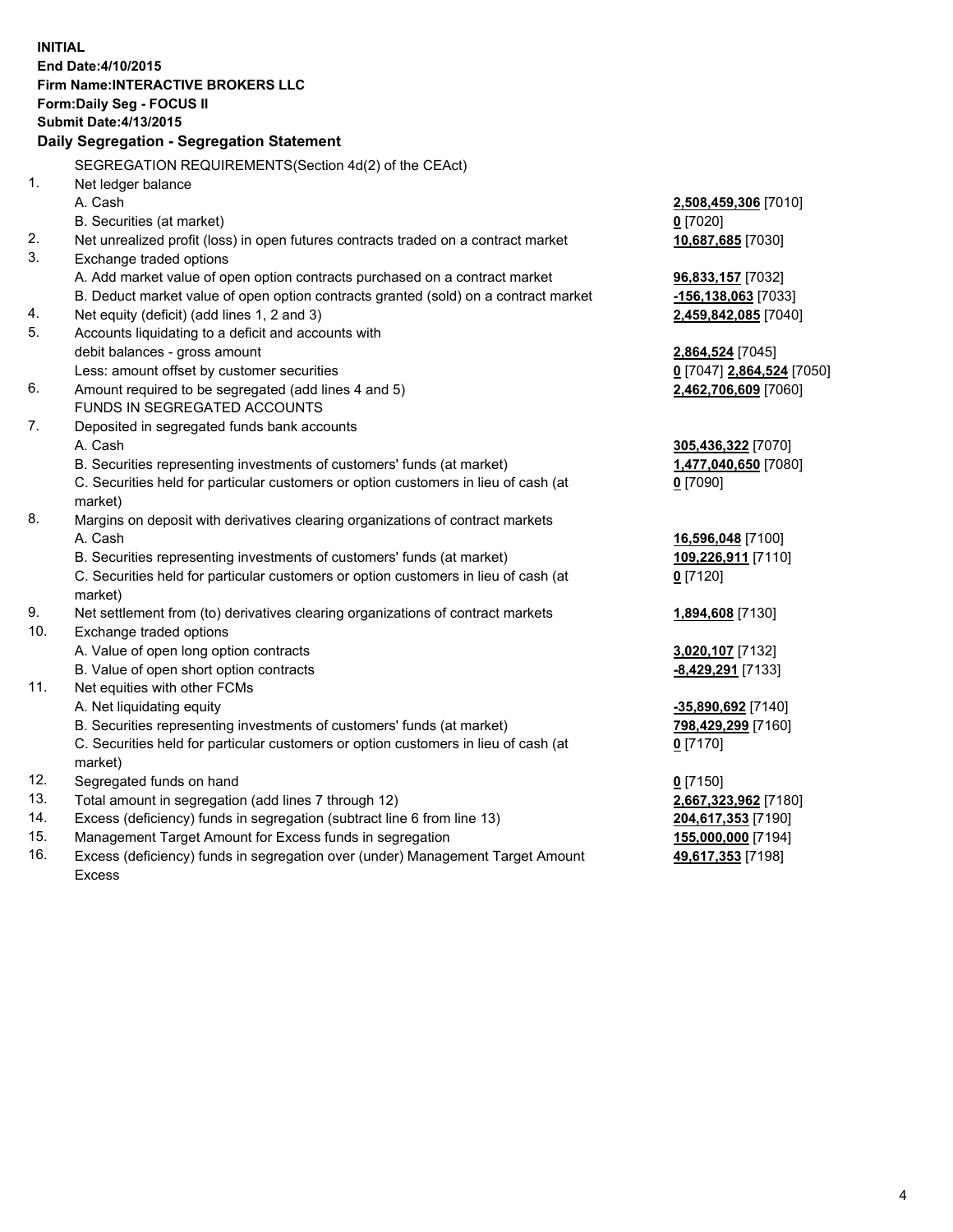## **INITIAL End Date:4/10/2015 Firm Name:INTERACTIVE BROKERS LLC Form:Daily Seg - FOCUS II Submit Date:4/13/2015 Daily Segregation - Supplemental**

| $\blacksquare$           | Total gross margin deficiencies - Segregated Funds Origin                                                                        | 76,160 [9100]  |
|--------------------------|----------------------------------------------------------------------------------------------------------------------------------|----------------|
| $\blacksquare$           | Total gross margin deficiencies - Secured Funds Origin                                                                           | 244,140 [9101] |
| $\blacksquare$           | Total gross margin deficiencies - Cleared Swaps Customer Collateral Funds Origin                                                 | $0$ [9102]     |
| $\blacksquare$           | Total gross margin deficiencies - Noncustomer and Proprietary Accounts Origin                                                    | $0$ [9103]     |
| $\blacksquare$           | Total number of accounts contributing to total gross margin deficiencies - Segregated<br>Funds Origin                            | 5 [9104]       |
| $\blacksquare$           | Total number of accounts contributing to total gross margin deficiencies - Secured<br><b>Funds Origin</b>                        | $6$ [9105]     |
| $\overline{\phantom{a}}$ | Total number of accounts contributing to the total gross margin deficiencies - Cleared<br>Swaps Customer Collateral Funds Origin | $0$ [9106]     |
| -                        | Total number of accounts contributing to the total gross margin deficiencies -<br>Noncustomer and Proprietary Accounts Origin    | $0$ [9107]     |
| $\blacksquare$           | Upload a copy of the firm's daily margin report the FCM uses to issue margin calls<br>which corresponds with the reporting date. |                |

04.10.2015 Commodity Margin Deficiency Report.xls